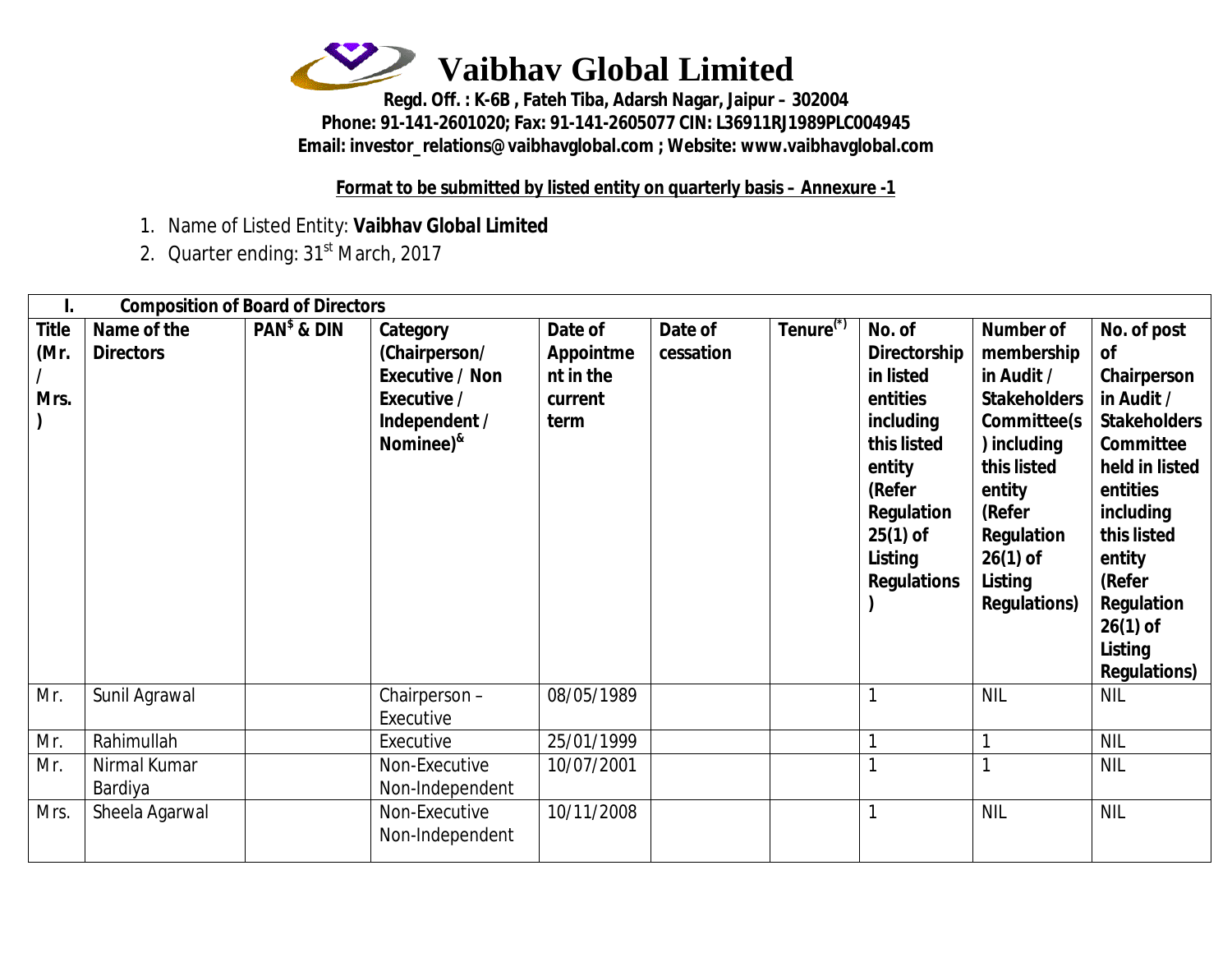| Mr. | Pulak Chandan              | Non-Executive     | 29/10/2013 |            |               | 3              | <b>NIL</b> | <b>NIL</b>     |
|-----|----------------------------|-------------------|------------|------------|---------------|----------------|------------|----------------|
|     | Prasad                     | Non-Independent   |            |            |               |                |            |                |
| Mr. | Surendra Singh             | Independent - Non | 01/04/2014 | 31/03/2017 | 3 Years       | $\overline{2}$ |            | $\overline{2}$ |
|     | Bhandari <sup>#</sup>      | Executive         |            |            |               |                |            |                |
| Mr. | Mahendra Kumar             | Independent - Non | 01/04/2014 | 31/03/2017 | 3 Years       | 6              | 4          | 4              |
|     | Doogar $*$                 | Executive         |            |            |               |                |            |                |
| Mr. | P.N. Bhandari <sup>#</sup> | Independent - Non | 29/01/2015 | 31/03/2017 | 2 Years 2     |                |            | <b>NIL</b>     |
|     |                            | Executive         |            |            | <b>Months</b> |                |            |                |
| Mr. | Santiago Roces             | Independent - Non | 28/07/2015 |            | 2 Years       |                | <b>NIL</b> | <b>NIL</b>     |
|     | Moran                      | Executive         |            |            |               |                |            |                |
| Mr. | Harsh Bahadur              | Independent - Non | 26/09/2015 |            | 2 Years       | $\overline{2}$ |            | <b>NIL</b>     |
|     |                            | Executive         |            |            |               |                |            |                |
| Mr. | James Patrick              | Independent - Non | 07/02/2017 |            | 2 Years       |                | <b>NIL</b> | <b>NIL</b>     |
|     | Clarke                     | Executive         |            |            |               |                |            |                |
| Mr. | Sunil Goyal                | Independent - Non | 08/03/2017 |            | 3 Years       | $\overline{2}$ | 3          | <b>NIL</b>     |
|     |                            | Executive         |            |            |               |                |            |                |

 $^{\$}$ PAN number of any director would not be displayed on the website of the Stock Exchange

& Category of Directors means executive / non – executive / independent / nominee. If a director fits into more than one category write all categories separating them with hyphen

(\*) to be filled only for Independent Director. Tenure would mean total period from which Independent directors is serving on Board of Directors of the Listed entity in continuity without any cooling off period.

#Mr. Surendra Singh Bhandari (DIN:00043525), Mr. P. N. Bhandari (DIN:00355178) and Mr. Mahendra Kumar Doogar (DIN:00319034), Non-Executive Independent Directors of the Company, have completed their tenure as Independent Directors on the Board of the Company on 31<sup>st</sup> March, 2017. Accordingly, Mr. Surendra Singh Bhandari, Mr. P. N. Bhandari and Mr. Mahendra Kumar Doogar ceased to be Directors on the Board of the Company w.e.f. closing hours of 31<sup>st</sup> March, 2017.

| <b>Composition of Committee</b><br>Н. |                                                                                                                                             |                                                                                                                                                         |
|---------------------------------------|---------------------------------------------------------------------------------------------------------------------------------------------|---------------------------------------------------------------------------------------------------------------------------------------------------------|
| Name of the Committee                 | Name of the Committee Members                                                                                                               | <b>Category (Chairperson/Executive / Non</b><br><b>Executive / Independent / Nominee)</b> <sup>\$</sup>                                                 |
| 1. Audit Committee                    | 1. Mr. Surendra Singh Bhandari<br>2. Mr. P.N. Bhandari<br>3. Mr. Mahendra Kumar Doogar<br>4. Mr. Nirmal Kumar Bardiya<br>5. Mr. Sunil Goyal | Chairperson - Independent - Non Executive<br>Independent - Non Executive<br>Independent - Non Executive<br>Non-Executive<br>Independent - Non Executive |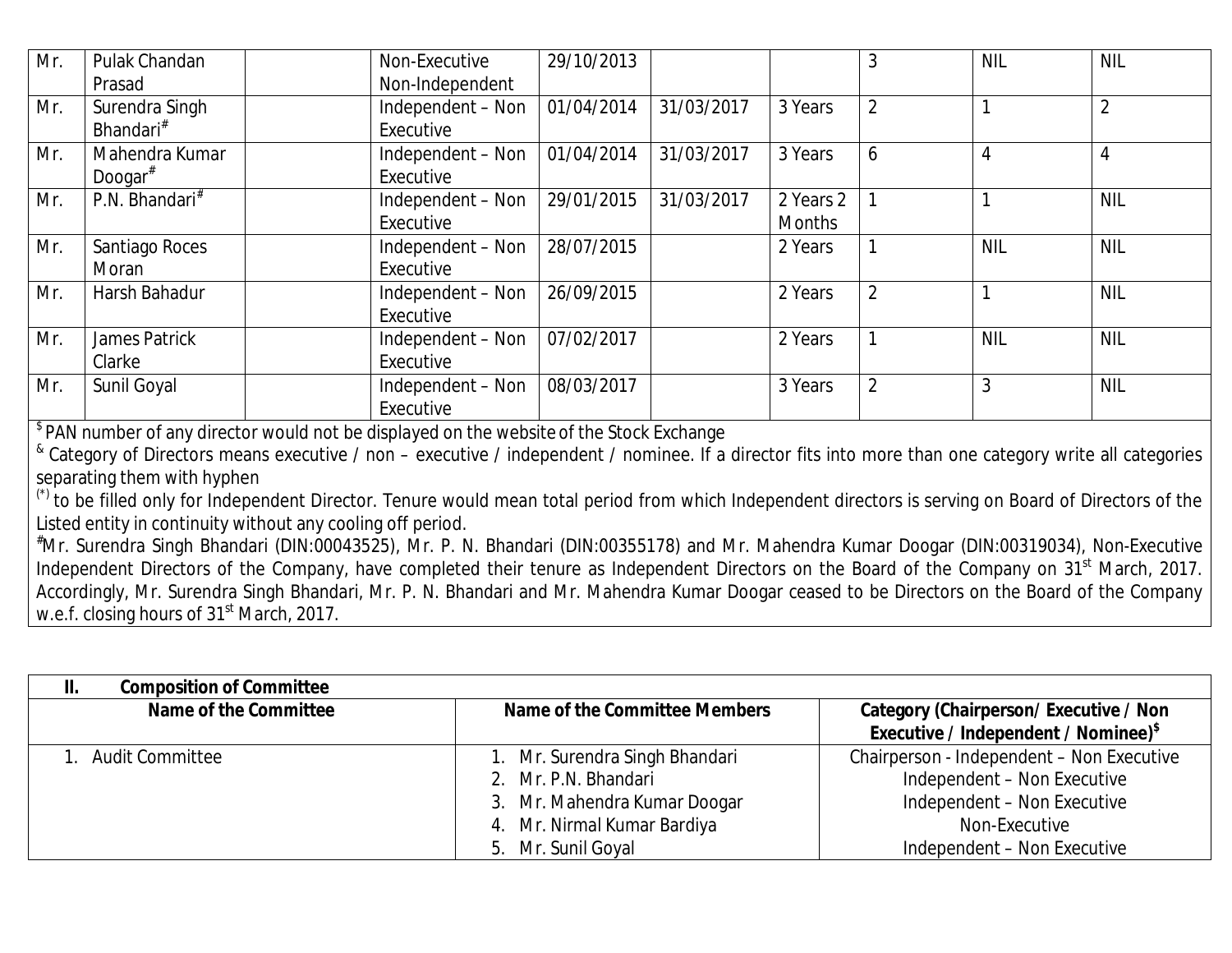| Nomination, Remuneration & Compensation                                                                                                                               | Mr. P.N. Bhandari              | Chairperson - Independent - Non Executive |  |  |
|-----------------------------------------------------------------------------------------------------------------------------------------------------------------------|--------------------------------|-------------------------------------------|--|--|
| Committee                                                                                                                                                             | 2. Mr. Surendra Singh Bhandari | Independent - Non Executive               |  |  |
|                                                                                                                                                                       | 3. Mr. Nirmal Kumar Bardiya    | Non-Executive                             |  |  |
|                                                                                                                                                                       | 4. Mr. Sunil Goyal             | Independent - Non-Executive               |  |  |
| 3. Risk Management Committee                                                                                                                                          | NА                             | ΝA                                        |  |  |
| Stakeholders Relationship Committee<br>4.                                                                                                                             | 1. Mr. Surendra Singh Bhandari | Chairperson - Independent - Non Executive |  |  |
|                                                                                                                                                                       | 2. Mr. Mahendra Kumar Doogar   | Independent - Non Executive               |  |  |
|                                                                                                                                                                       | 3. Mr. Rahimullah              | Executive                                 |  |  |
|                                                                                                                                                                       | 4. Mr. Sunil Goyal             | Independent - Non Executive               |  |  |
| <sup>&amp;</sup> Category of Directors means executive / non - executive / independent / nominee. If a director fits into more than one category write all categories |                                |                                           |  |  |
| separating them with hyphen.                                                                                                                                          |                                |                                           |  |  |

| <b>Meetings of Board of Directors</b><br>III.       |                                             |                                                     |
|-----------------------------------------------------|---------------------------------------------|-----------------------------------------------------|
| Date(s) of Meeting (if any) in the previous Quarter | Date(s) of Meeting (if any) in the relevant | $\parallel$ Maximum gap between any two consecutive |
|                                                     | <b>Quarter</b>                              | meetings in number of days                          |
| 28 <sup>th</sup> October, 2016                      | 30 <sup>th</sup> January, 2017              | 93 days                                             |
|                                                     | 07 <sup>th</sup> February, 2017             |                                                     |

| <b>Meetings of Committees</b><br>IV.                                                                                                           |                                                |                                                           |                                                                                |
|------------------------------------------------------------------------------------------------------------------------------------------------|------------------------------------------------|-----------------------------------------------------------|--------------------------------------------------------------------------------|
| Date(s) of Meeting (if any) in the relevant<br><b>Quarter</b>                                                                                  | Whether requirement of Quorum met<br>(Details) | Date(s) of Meeting (if any) in<br>the previous Quarter    | Maximum gap between any<br>two consecutive meetings in<br>number of days $(*)$ |
| <b>Audit Committee:</b><br>07 <sup>th</sup> February, 2017                                                                                     | Yes - 3 out of 4 members were present          | <b>Audit Committee:</b><br>28 <sup>th</sup> October, 2016 | 101 days                                                                       |
| Nomination, Remuneration & Compensation                                                                                                        |                                                | <b>Nomination, Remuneration &amp;</b>                     |                                                                                |
| Committee:                                                                                                                                     |                                                | <b>Compensation Committee:</b>                            |                                                                                |
| 30 <sup>th</sup> January, 2017                                                                                                                 | Yes – 2 out of 3 members were present          | Nil                                                       |                                                                                |
| 07 <sup>th</sup> February, 2017                                                                                                                | Yes - 2 out of 3 members were present          |                                                           |                                                                                |
| $\mid$ (*) This information has to be mandatorily be given for audit committee, for rest of the committee giving this information is optional. |                                                |                                                           |                                                                                |

| <b>Related Party Transaction</b>                               |                               |  |  |
|----------------------------------------------------------------|-------------------------------|--|--|
| <b>Subject</b>                                                 | Compliance Status (Yes/No/NA) |  |  |
| Whether prior approval of audit committee obtained             | <b>NA</b>                     |  |  |
| Whether shareholder approval obtained for material transaction | <b>NA</b>                     |  |  |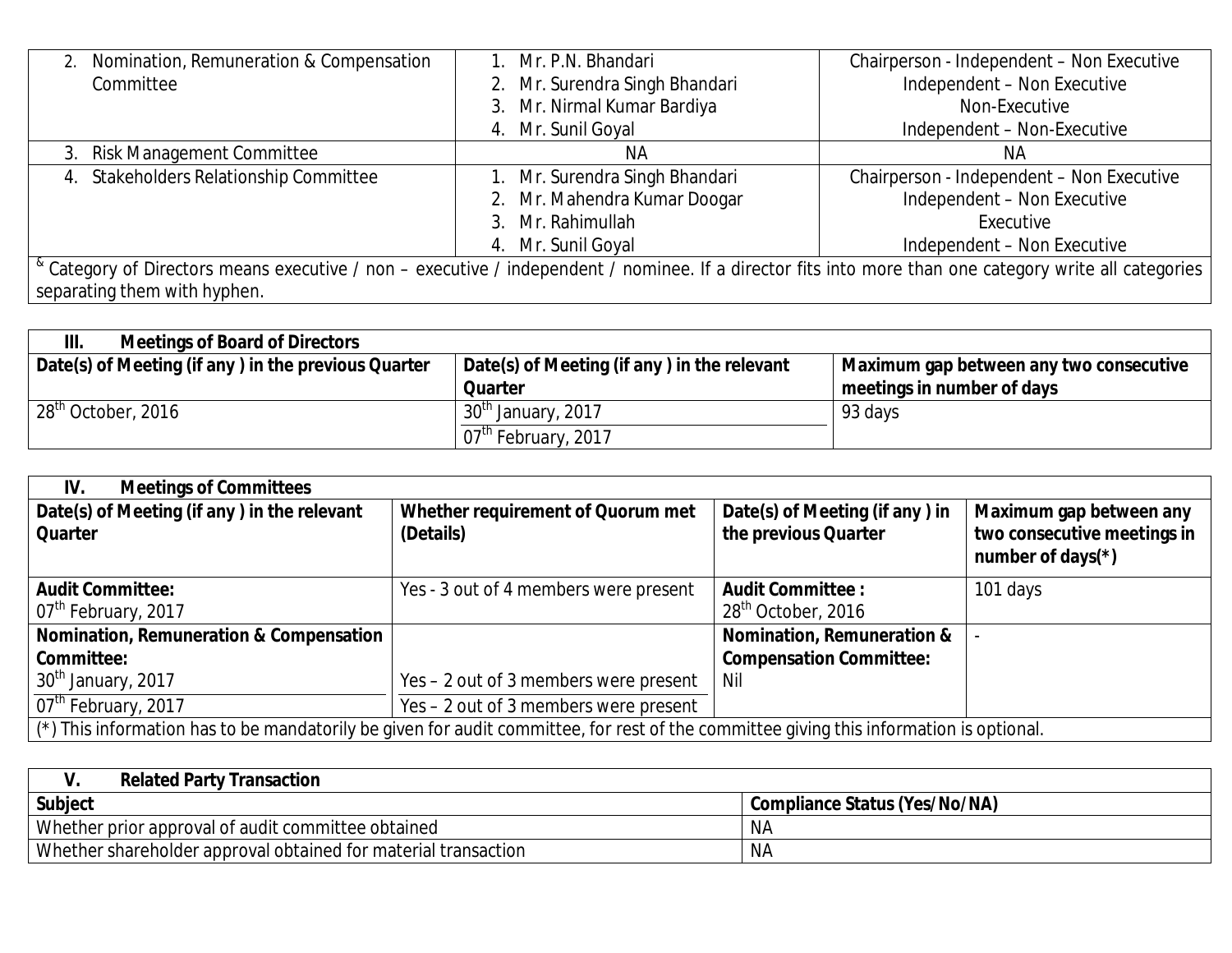| Whether details of RPT entered into pursuant to omnibus approval have been reviewed by | NΑ |
|----------------------------------------------------------------------------------------|----|
| Audit (<br>Committee                                                                   |    |

#### **Note:**

- 1. In column "Compliance status", compliance or non-compliance may be indicated by Yes/No/NA. For example, if the Board has been composed in accordance with the requirements of Listing Regulations, "Yes" may be indicated. Similarly, in case the Listed Entity has no related party transactions, the word "N.A." may be indicated.
- 2. If Status is "No" details of non-compliance may be given here:

## **VI. Affirmations**

- 1. The composition of Board of Directors is in terms of SEBI (Listing obligations and disclosure requirements) Regulations, 2015.
- 2. The Composition of the following committees is in terms of SEBI(Listing obligations and disclosure requirements) Regulations, 2015:

## a. Audit Committee

- b. Nomination, Remuneration & Compensation Committee
- c. Stakeholders relationship Committee
- d. Risk Management Committee (applicable to the top 100 listed entities)
- 3. The Committee members have been made aware of their powers, role and responsibilities as specified in SEBI(Listing obligations & disclosure requirements), Regulations 2015
- 4. The meetings of the Board of Directors and above committees have been conducted in the manner as specified in SEBI(Listing obligations & disclosure requirements) Regulations, 2015
- 5. This report and / or the report submitted in the previous quarter has been placed before Board of Directors. Any comments/observations/advice of Board of Directors may be mentioned here: NA

## **For Vaibhav Global Limited**

**Sunil Agrawal Chairman & Managing Director DIN:00061142**

Place: Austin (USA) Date:  $14<sup>th</sup>$  April, 2017

#### **Note:**

Information at Table I and II above need to be necessarily given in 1<sup>st</sup> quarter of each financial year. However if there is no change in subsequent quarter(s) of that financial year, this information may not be given by Listed entity and instead a statement "same as previous quarter" may be given.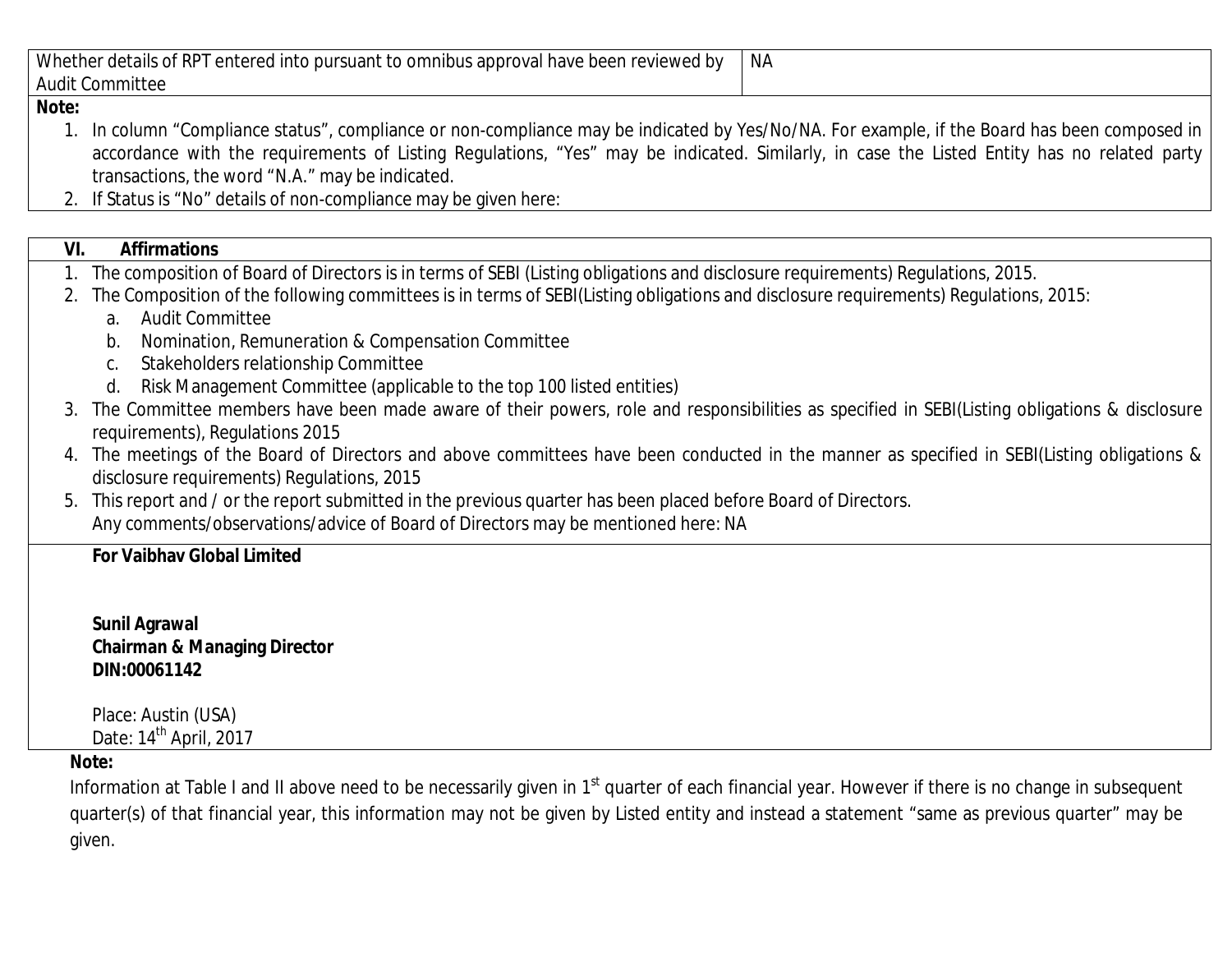**Details of all material transactions with a related party under regulation 27(2b) of the SEBI (Listing Obligations & Disclosure Requirement) Regulations, 2015 from 1st April, 2016 to 31 st March, 2017**

| Sr. No. | Name of Related Party | <b>Nature of Transaction</b> | <b>Total Amount of Transactions ()</b><br>$(1st$ April, 2016 to 31 <sup>st</sup> March, 2017) |
|---------|-----------------------|------------------------------|-----------------------------------------------------------------------------------------------|
|         |                       | <b>NIL</b>                   |                                                                                               |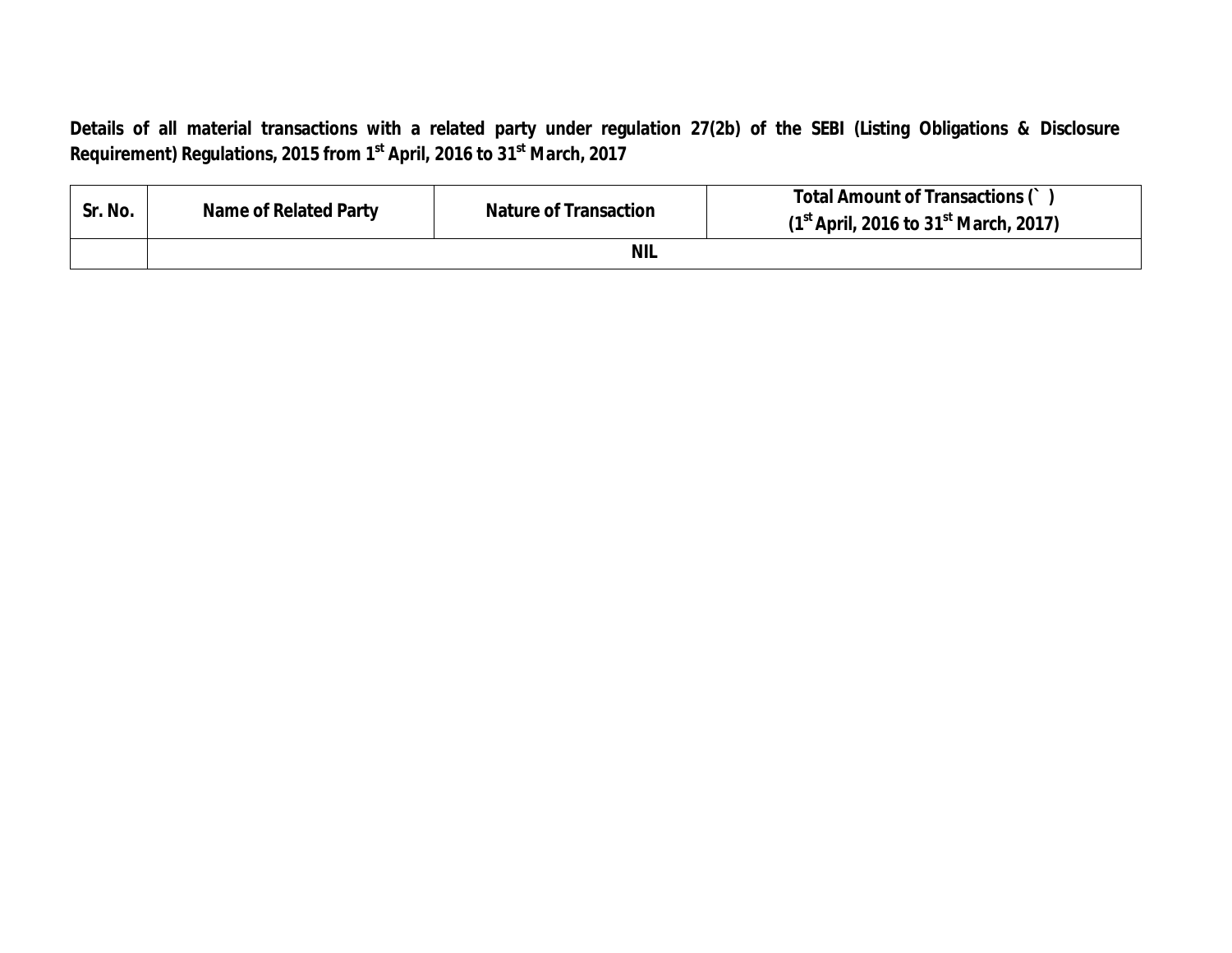

**Phone: 91-141-2601020; Fax: 91-141-2605077 CIN: L36911RJ1989PLC004945 Email: [investor\\_relations@vaibhavglobal.com;](mailto:investor_relations@vaibhavglobal.com;) Website: [www.vaibhavglobal.com](http://www.vaibhavglobal.com)**

## **Format to be submitted by listed entity at the end of the financial year (for the whole of financial year) – Annexure II**

| I. Disclosure on website in terms of Listing Regulations                                 |                                                           |                                                           |  |  |
|------------------------------------------------------------------------------------------|-----------------------------------------------------------|-----------------------------------------------------------|--|--|
| Item                                                                                     | Compliance status (Yes/No/NA) <sup>refer note below</sup> |                                                           |  |  |
| Details of business                                                                      | Yes                                                       |                                                           |  |  |
| Terms and Conditions of appointment of Independent Directors                             | Yes                                                       |                                                           |  |  |
| Composition of various committees of Board of Directors                                  |                                                           | Yes                                                       |  |  |
| Code of Conduct of Board of Directors and Senior Management Personnel                    |                                                           | Yes                                                       |  |  |
| Details of establishment of Vigil Mechanism/ Whistle Blower Policy                       |                                                           | Yes                                                       |  |  |
| Criteria of making payments to non-executive directors                                   |                                                           | Yes                                                       |  |  |
| Policy on dealing with related party transactions                                        |                                                           | Yes                                                       |  |  |
| Policy for determining 'material' subsidiaries                                           |                                                           | Yes                                                       |  |  |
| Details of familiarization programmes imparted to independent directors                  | Yes                                                       |                                                           |  |  |
| Contact information of the designated officials of the listed entity who are responsible | Yes                                                       |                                                           |  |  |
| for assisting and handling investor grievances                                           |                                                           |                                                           |  |  |
| Email address for grievance redressal and other relevant details                         | Yes                                                       |                                                           |  |  |
| <b>Financial results</b>                                                                 |                                                           | Yes                                                       |  |  |
| Shareholding pattern                                                                     | Yes                                                       |                                                           |  |  |
| Details of agreements entered into with the media companies and/or their associates      | <b>NA</b>                                                 |                                                           |  |  |
| New name and the old name of the listed entity                                           | <b>NA</b>                                                 |                                                           |  |  |
| <b>II. Annual Affirmations</b>                                                           |                                                           |                                                           |  |  |
| <b>Particulars</b>                                                                       | <b>Regulation Number</b>                                  | Compliance status (Yes/No/NA) <sup>refer note below</sup> |  |  |
| Independent director(s) have been appointed in terms of                                  | $16(1)(b)$ & $25(6)$                                      | Yes                                                       |  |  |
| specified criteria of 'independence' and/or 'eligibility'                                |                                                           |                                                           |  |  |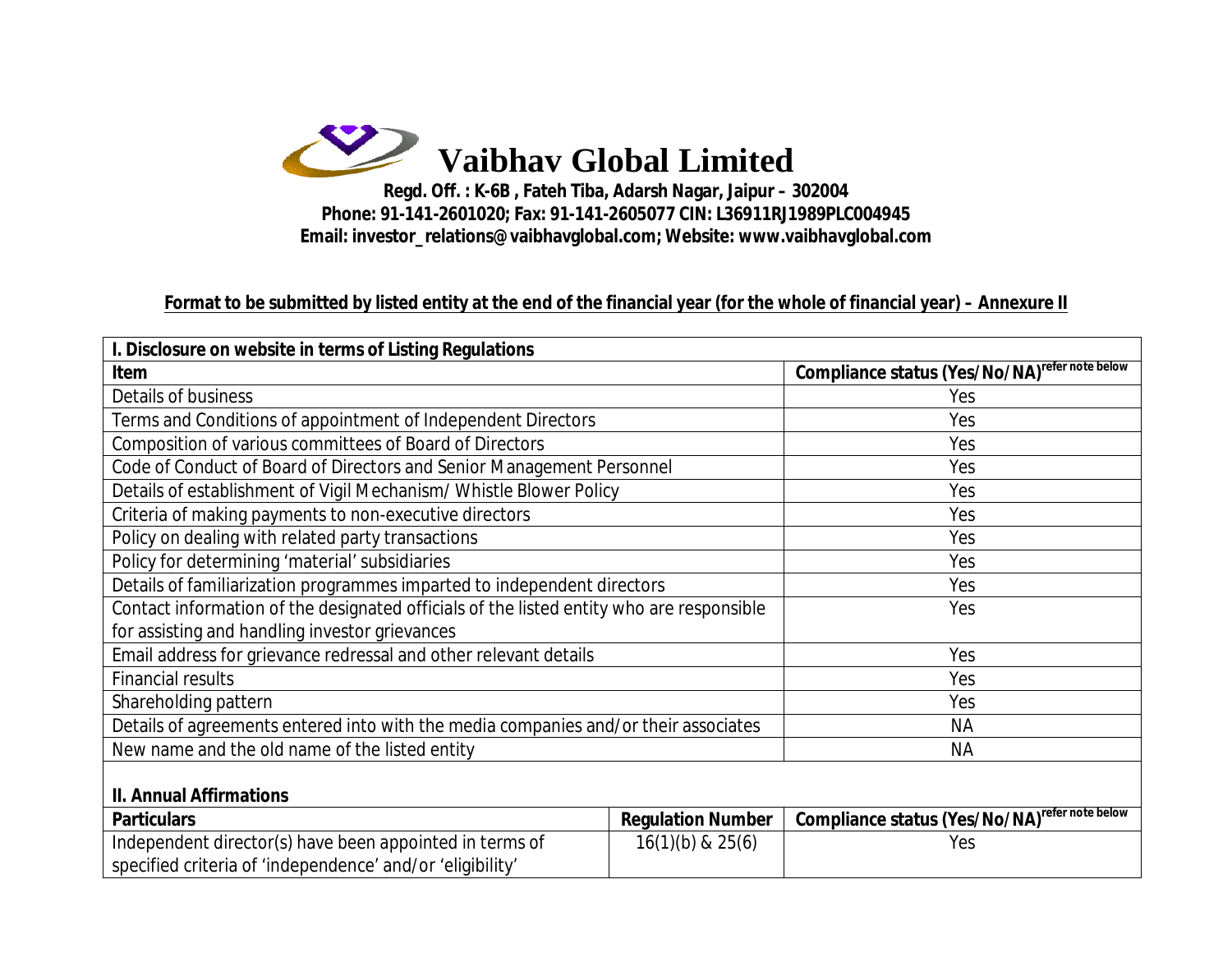| <b>Board Composition</b>                                     | 17(1)                          | Yes                                    |
|--------------------------------------------------------------|--------------------------------|----------------------------------------|
| Meeting of Board of Directors                                | 17(2)                          | Yes                                    |
| <b>Review of Compliance Reports</b>                          | 17(3)                          | Yes                                    |
| Plans for orderly succession for appointments                | 17(4)                          | Yes                                    |
| Code of Conduct                                              | 17(5)                          | Yes                                    |
| Fees/compensation                                            | 17(6)                          | Yes                                    |
| Minimum Information                                          | 17(7)                          | Yes                                    |
| Compliance Certificate                                       | 17(8)                          | Yes                                    |
| Risk Assessment & Management                                 | 17(9)                          | Yes                                    |
| Performance Evaluation of Independent Directors              | 17(10)                         | Yes                                    |
| <b>Composition of Audit Committee</b>                        | 18(1)                          | Yes                                    |
| Meeting of Audit Committee                                   | 18(2)                          | Yes                                    |
| Composition of Nomination & Remuneration Committee           | 19(1) & (2)                    | Yes                                    |
| Composition of Stakeholder Relationship Committee            | $20(1)$ & $(2)$                | Yes                                    |
| Composition and role of Risk Management Committee            | 21(1), (2), (3), (4)           | <b>NA</b>                              |
| Vigil Mechanism                                              | 22                             | Yes                                    |
| Policy for related party Transaction                         | $23(1), (5), (6), (7)$ & $(8)$ | Yes                                    |
| Prior or Omnibus approval of Audit Committee for all related | $23(2)$ , $(3)$                | NA. However, Omnibus approval has been |
| party transactions                                           |                                | taken for Related Party Transactions.  |
| Approval for material related party transactions             | 23(4)                          | <b>NA</b>                              |
| Composition of Board of Directors of unlisted material       | 24(1)                          | <b>NA</b>                              |
| Subsidiary                                                   |                                |                                        |
| Other Corporate Governance requirements with respect to      | $24(2),(3),(4),(5)$ & $(6)$    | Yes                                    |
| subsidiary of listed entity                                  |                                |                                        |
| Maximum Directorship & Tenure                                | $25(1)$ & $(2)$                | Yes                                    |
| Meeting of Independent Directors                             | $25(3)$ & $(4)$                | Yes                                    |
| Familiarization of Independent Directors                     | 25(7)                          | Yes                                    |
| Memberships in Committees                                    | 26(1)                          | Yes                                    |
| Affirmation with compliance to code of conduct from members  | 26(3)                          | Yes                                    |
| of Board of Directors and Senior management personnel        |                                |                                        |
|                                                              |                                |                                        |
| Disclosure of Shareholding by Non-Executive Directors        | 26(4)                          | Yes                                    |
| Policy with respect to Obligations of Directors and Senior   | 26(2) & 26(5)                  | Yes                                    |
| Management                                                   |                                |                                        |
|                                                              |                                |                                        |